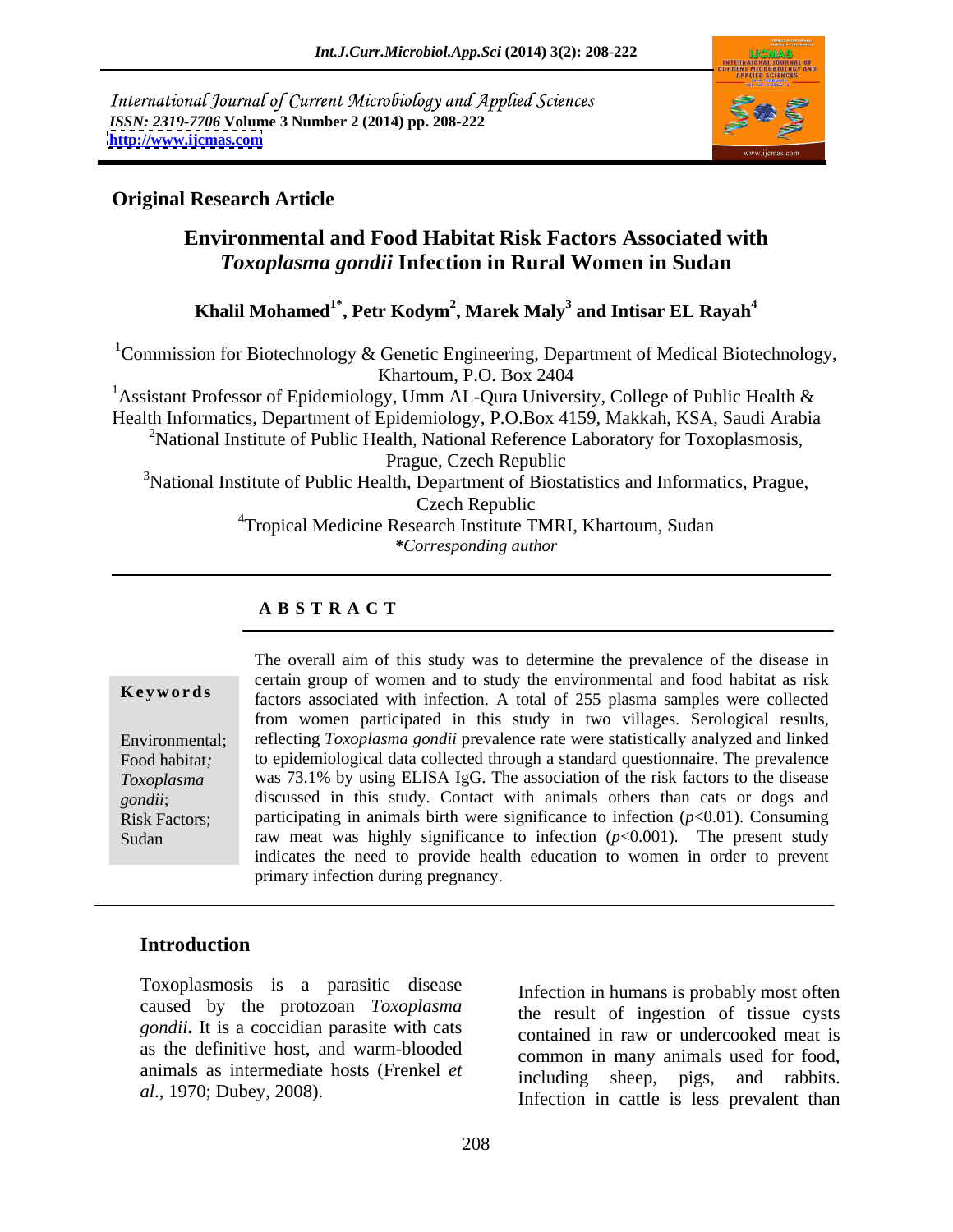infection in sheep or pigs. Tissue cysts can

Cultural habits may also affect the Environmental conditions, differences in acquisition of *Toxoplasma gondii* the type of food consumed, animal species infection; for example, in France the used in food industry, and the number of prevalence of antibodies to *Toxoplasma* cats are examples of factors that may *gondii* in humans is very high. Whereas influence the spread of the parasite. Water- 84% of pregnant women in Paris have borne transmission of *Toxoplasma gondii* antibodies to *Toxoplasma gondii*, has earlier been considered uncommon, comparable figures elsewhere are 32% in but recently human outbreaks connected to New York City and 22% in London water reservoirs have been reported (Dubey and Beattie, 1988). The high (Aramini et al., 1999; Palanisamy et al., incidence of *Toxoplasma gondii* infection 2006). in humans in France appears to be related in part to the French habit of eating some In different regions of the world, various of their meat raw. In contrast, the high types of factors have been implicated in prevalence of the infection in Central and toxoplasmosis transmission; however in South America is in probably due to high the United States and France the ingestion levels of contamination of the environment of meat (beef, mutton, or pork) containing by oocysts (Teutsch *et al*., 1979). It should parasite cysts is the most common source be noted, however, that the relative of human infection (Remington and frequency of acquisition of toxoplasmosis Desmonts, 1990) while high prevalence in from eating raw meat and that due to Central America has been related to the ingestion of food contaminated by oocysts frequency of stray cats in a climate from cat faeces is very difficult to favoring survival of oocysts (Lebech *et al.*, determine and statements on the subject 1993). determine and statements on the subject 1993). are at best controversial.

Outbreaks of acute toxoplasmosis in Assay (ELISA) for Toxoplasma gondii humans in various regions of the world antibodies has been adapted for use in demonstrate that the sources of infection human and most domestic animals and vary greatly in different human modified methods have been developed populations with differences in culture and for the detection of *Toxoplasma* antigen eating habits. In Canada, an outbreak of in body fluid. Because of its ease of use, congenital toxoplasmosis in a settlement cost-effectiveness and high sensitivity and of Inuits in northern Quebec was specificity, it has replaced older tests in associated with frequent consumption of many laboratories (Johnson, 1990). These caribou meat, in addition to skinning of fur commercial ELISAs are usually based on animals, while seropositivity in pregnant women living in the same settlement was tachyzoites of *Toxoplasma gondii* associated with consumption of dried seal meat, seal liver, and raw caribou meat (McDonald *et al.*, 1990; Pekeles *et al.*, Few studies were done in Sudan 1990). In Australia, an outbreak of acute concerning the prevalence of the disease and congenital toxoplasmosis was particularly, in childbearing age women as

survive in food animals for years (Dubey undercooked lamb satay which were and Beattie, 1988). consumed during a cocktail party in associated with rare kangaroo meat and Queensland (Robson *et al*., 1995). has earlier been considered uncommon, but recently human outbreaks connected to (Aramini *et al*., 1999; Palanisamy *et al*., 2006).

The Enzyme Link Immunosorbent Assay (ELISA) for *Toxoplasma gondii* antibodies has been adapted for use in antigen preparations derived from tachyzoites of *Toxoplasma* (Johnson *et al*., 1992).

Few studies were done in Sudan concerning the prevalence of the disease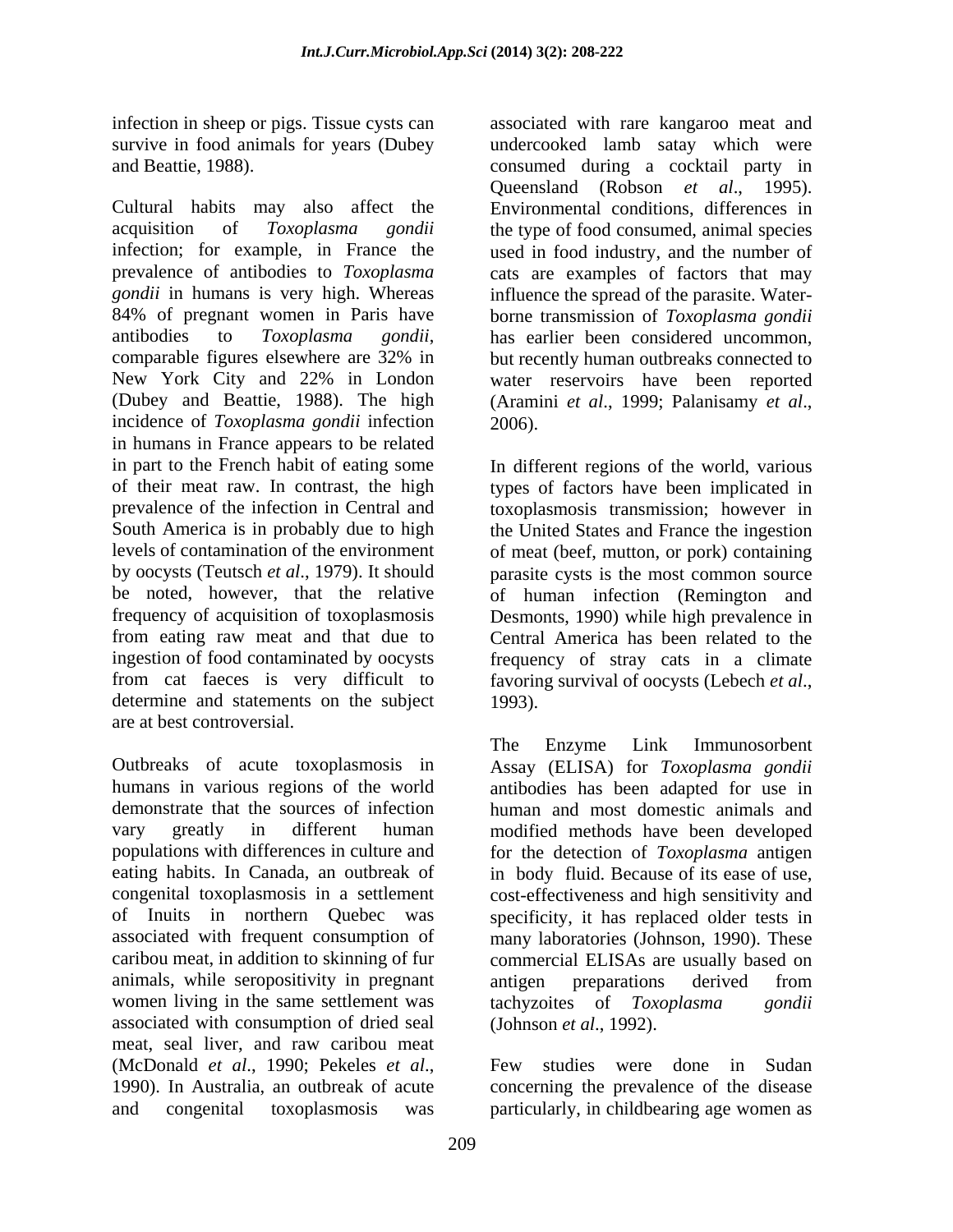individual group. The disease was identified at first time in 1966 and the (Adnan, 1994). The third study recorded was done there was only one study done in 1991 by Abdel-Hameed. He recorded 41.7% sero-prevalence using LAT and also he studied some risk factors of Consent form and questionnaire were<br>transmission of the disease This study was filled for each individual. Consent form transmission of the disease. This study was done in the capital of State. The current study was designed to determine the past infection and to study the risk factors

### **Materials and Methods**

The study was performed in two villages; factors. EL Massoudia and EL Nuba lay in the north of EL Geizera State (middle Sudan) Samples Collection located near Blue Nile, these villages belonging to EL Kamleen province about People in these areas presented low socio near this area. Women live in simple life National Reference Laboratory for working but they lend a hand to improve the economic situation by bringing the water from river, or bringing the wood for cooking or take care of animals including contribution in birth of animals or participate in farms and agricultural ELISA IgG (Test-line<sup>®</sup>) is designed for the

### **Study Design**

prevalence was 61% (Carter and Fleck, The study was cross-sectional study for 1966) using Dye test (DT). Another study toxoplasmosis in women at the child was done in Khartoum State using ELISA bearing age. The sample size was test for IgG and IgM, prevalences obtained calculated as 255 on a prevalence of 20% were 23.1% and 16.4% respectively obtained from first 10 samples collected, d 34.1% prevalence using ELISA IgG in total of 5% of the sample population was Sudanese pregnant women (Elnahas *et al.*, added to the sample size. Two samples 2003). In Geizera State where this study were missed due to the lack of plasma. The study was cross-sectional study for obtained from first 10 samples collected, d  $= 0.05$  at a confidence level of 95%. A added to the sample size. Two samples were missed due to the lack of plasma.

### **Data Collection**

associated with the infection. The questionnaire was performed. There **Study area & Population** expression and school, university or postgraduate), Consent form and questionnaire were filled for each individual. Consent form was signed and fingerprinted by each one after agreed participated in the study. Data were collected after convenient interview. were questions eliciting socio demographic data including age, education (illiteracy, primary school, secondary school, university or postgraduate), occupation, residency and related risk factors.

### **Samples Collection**

50 kilometers south of the capital direct medical supervision by medial Khartoum. Most of population in these venipuncture using 5 ml syringe into villages belongs to the same ethnic group. heparinized tubes, plasma was obtained by economic status, thus people are farmers, 10 minutes. Plasma was kept in different animal breeders, or workers particularly labeled cryo tubes in -20o C till used. after a big industry city was established Plasma samples were sent in dry ice to way and although most of them were not Toxoplasmosis, Prague, Czech Republic The blood samples were collected under centrifugation of the blood at 5000 rpm for National Reference Laboratory for where more investigations were done.

### **Detection of** *Toxoplasma gondii* **Antibodies**

process. detection of immunoglobulin G (IgG)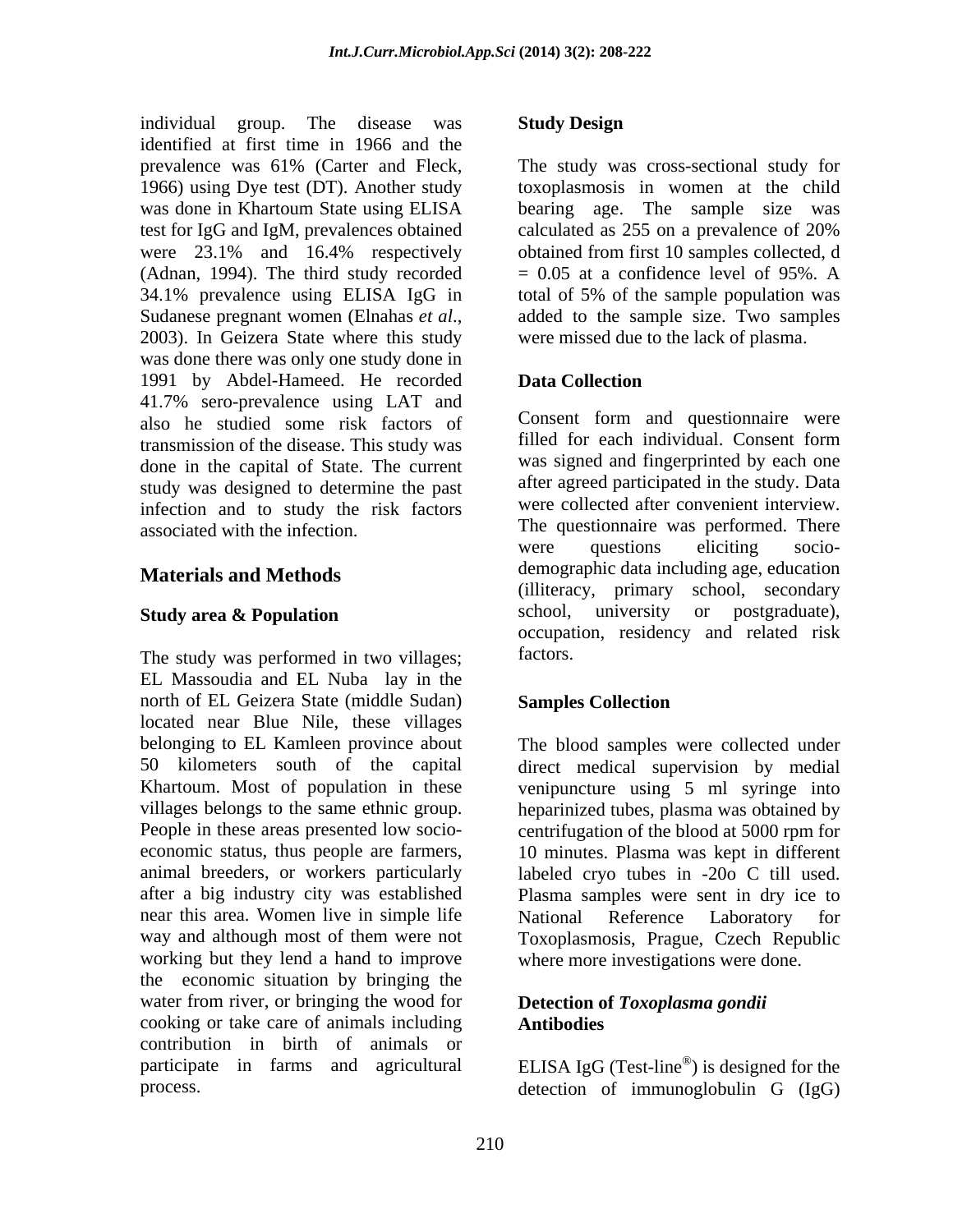antibodies to *Toxoplasma gondii* in human plasma. The procedures were done **NISA PACCOLS** according to manufacturing process.

Statistical evaluation was done by the data obtained into the person computer (PC) using two different programs: (1) Statistical package for social science (SPSS) version 13.0 (SPSS Inc. Chicago, IL. USA) was used to calculate the descriptive statistics to obtain specified statistics on the variables for numerical (mean and median) and categorical (frequency or percentage), also we used this package to calculate the prevalence rate of the disease with different screening<br>tests used In addition  $\text{Chi}^2$  test uses used Cats Contact tests used. In addition,  $Chi<sup>2</sup>$  test was used test was used **Cats Contact** for ordinal variables to find the significant different between the infection and risk<br> $59(23.0\%)$ , some of them in EL factors. (2) Statistical analysis was performed by statistical software Stata, version 9.2 (Stata Corp LP, College Station, TX). We used Fisher's exact test (when cells values were less than 5), for comparison of frequencies among groups. Adjusted odd ratio (OR) and relative risk  $(RR)$  and 95% confidence interval  $(Cl)$  who kept cas move that  $14(5.5\%)$  of women were calculated by multivariate analysis using multiple, unconditional logistic regression. A *p*-value less than 0.05 were considered statistically significant.

A total of 253 plasma samples from women were tested by using ELISA IgG. The results showed in the Table (1) indicated total prevalence rate of 185(73.1%) of women showed latent infection by *Toxoplasma gondii*. The contact with cats and infected women prevalence rate in EL Nuba village was (*p*>0.4). Also no association between 82(60.7%) whilst the prevalence was women infected and feeding raw meat to 103(87.3%) in EL Massoudia village. cats (*p*>0.7). There was no relationship

### **Risk Factors Related to Animals and Environment**

**Data Analysis** not rearing animals in their houses, the 156(60.9%) of women in this study were main kind of animals reared by women were goats 87(34.9%), 13(5.2%) of women were keeping poultry or sheep. In EL Nuba village women who were not rearing animals in their houses were 96(69.1%), women keeping goats were 34(24.5%) and other animals were found in 9(6.3%) of houses. In EL Massoudia about half of women had no animals in their houses 60(51.3%) and 53(45.3%) had goats and 4(3.4%) have other animals including sheep and poultry.

### **Cats Contact**

**Results and Discussion**<br> $\frac{1}{2}$  **Results and Discussion**<br> $\frac{1}{2}$  **RELATE AND**  $\frac{1}{2}$  **RELATE AND**  $\frac{1}{2}$  **CO**  $\frac{1}{2}$  **Co**  $\frac{1}{2}$  **Co**  $\frac{1}{2}$  **Co**  $\frac{1}{2}$  **Co**  $\frac{1}{2}$  **Co**  $\frac{1}{2}$  **Co**  $\frac{1}{2}$  **Prevalence Using ELISA IgG** half in EL Massoudia village 21(17.9%). Women who kept in their houses cats were 59(23.0%), some of them in EL Massoudia village 32 (27.4%) while in EL Nuba village was 27(19.4%). Most of cats kept indoor in both villages were 51(19.9%), most of women who kept cats indoor were in EL Massoudia village 30(25.6%), in EL Nuba village women who kept cats indoor were 21(15.1%). Some cats were stray, 14(5.5%) of women had contact with these cats. These stray cats were 8(5.8%) in EL Nuba village while they were 6(5.1%) in EL Massoudia village. Women who were feeding raw meat to cats were 42(16.4%) half of them in EL Nuba village 21(15.1%) as the other Women who were directly or indirectly contact with cats feces were  $36(14.1\%)$ .  $i$  feces were 36(14.1%). 17(12.2%) in EL Nuba village and 19(16.2%) in EL Massoudia village.

No relationship was found between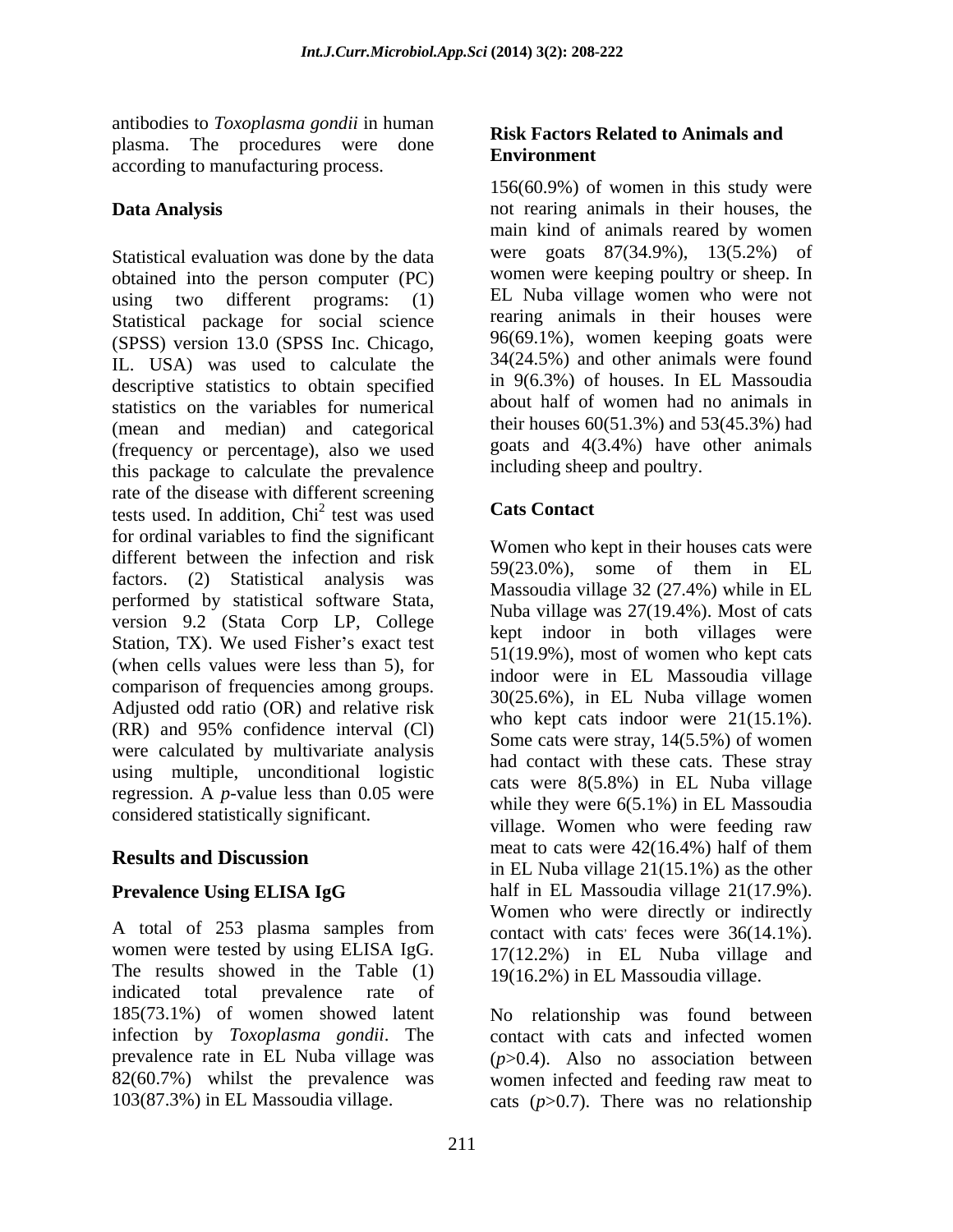between women infected and cats keeping **Risk Factors Associated with Food**   $(p>0.8)$ . Stray cats had no observed role in **Habitat** transmission of the infection to women in<br>both villages  $(n>0.5)$  Eurthermore, no. **Eating Raw Meat** both villages (*p*>0.5). Furthermore, no relationship between infection in women and contact with cats faces during cleaning

14(5.5%) of this study target group kept dogs indoor; most of them, in EL Massoudia village was  $9(7.7\%)$  while in Nuba village, about 47.5% depend on beet<br>EL Nuba village was  $5(3.6\%)$  No meat mainly, then 38.1% eat beef and EL Nuba village was 5(3.6%). No meat mainly, then 38.1% eat beef and<br>association was found between contact lamb and thirdly 13.7% eat lamb. In EL association was found between contact with dogs and women infected with *Toxoplasma gondii* (*p*>0.05), Table (2).

The association between other animals and infection in women was significant

Women in rural area usually participate in birthing animals, in this study women who participated in birthing goats were 23(9.0%) most of them in EL Massoudia village 17(14.5%) while 6(4.3%) in EL

participated in birthing animals and infection with *Toxoplasma gondii* was not participate.The OR confirmed that 8.6 at 95% CI 1.4-3.6, Table (2).

# **Habitat**

### **Eating Raw Meat**

houses  $(p>0.5)$ , Table (2).  $\blacksquare$  villages was like this: women in these **Dogs Contact** and the contract contract and the contract contract and the contract contract and the contract of the contract of the contract of the contract of the contract of the contract of the contract of the contract Other Animals beef only. 177(69.1%) of Women in these (*p*<0.01). The risk was 82.3% compared with 67.7% in women not contact with who prefer to prepare meat for cooking by animals. The OR 2.2 at 95% CI 1.2-4.2, themselves were  $215(84.0\%)$ , about Table  $(2)$ . 110(79.1%) of them in EL Nuba village **Birthing Animals Example 10** most of them were washing hands after The food habitat of women in these villages had eating meat of both beef and lamb (37.9%) while women who consumed beef meat only were 33.6%, and lamb meat consumed by 27.7%, and merely 0.8% were vegetarians. In EL Nuba village, about 47.5% depend on beef meat mainly, then 38.1% eat beef and lamb and thirdly 13.7% eat lamb. In EL Massoudia village the target study group 44.4% depend on lamb meat, then beef and lamb  $(37.6\%)$  but  $(17.1\%)$  depend on villages consumed raw meat. In EL Nuba village 88(63.3%) consumed raw meat, while 89(76.1%) of women consumed raw meat in EL Massoudia village. Women who prefer to prepare meat for cooking by themselves were 215(84.0%), about and 105(89.7) in EL Massoudia village, preparing meat (96.5%).

Nuba village. **Example 2018** S4.4% who were not eating raw meat. This The relationship between women who OR which was found 3.7 at 95% CI 2.1detected  $(p<0.01)$ . The risk was 95.5% others  $(p<0.001)$ . The risk was found to be compared with 70.9% in women who did  $\qquad 77.8\%$  compared with 48.7% with women The association between eating raw meat and infection by *Toxoplasma gondii* was found highly significant (*p*<0.001). The risk was found to be 81.6% compared with result was confirmed by calculating the OR which was found 3.7 at 95% CI 2.1- 6.7. Women who processed meat were more susceptible to get infection than others (*p*<0.001). The risk was found to be 77.8% compared with 48.7% with women not processing meat.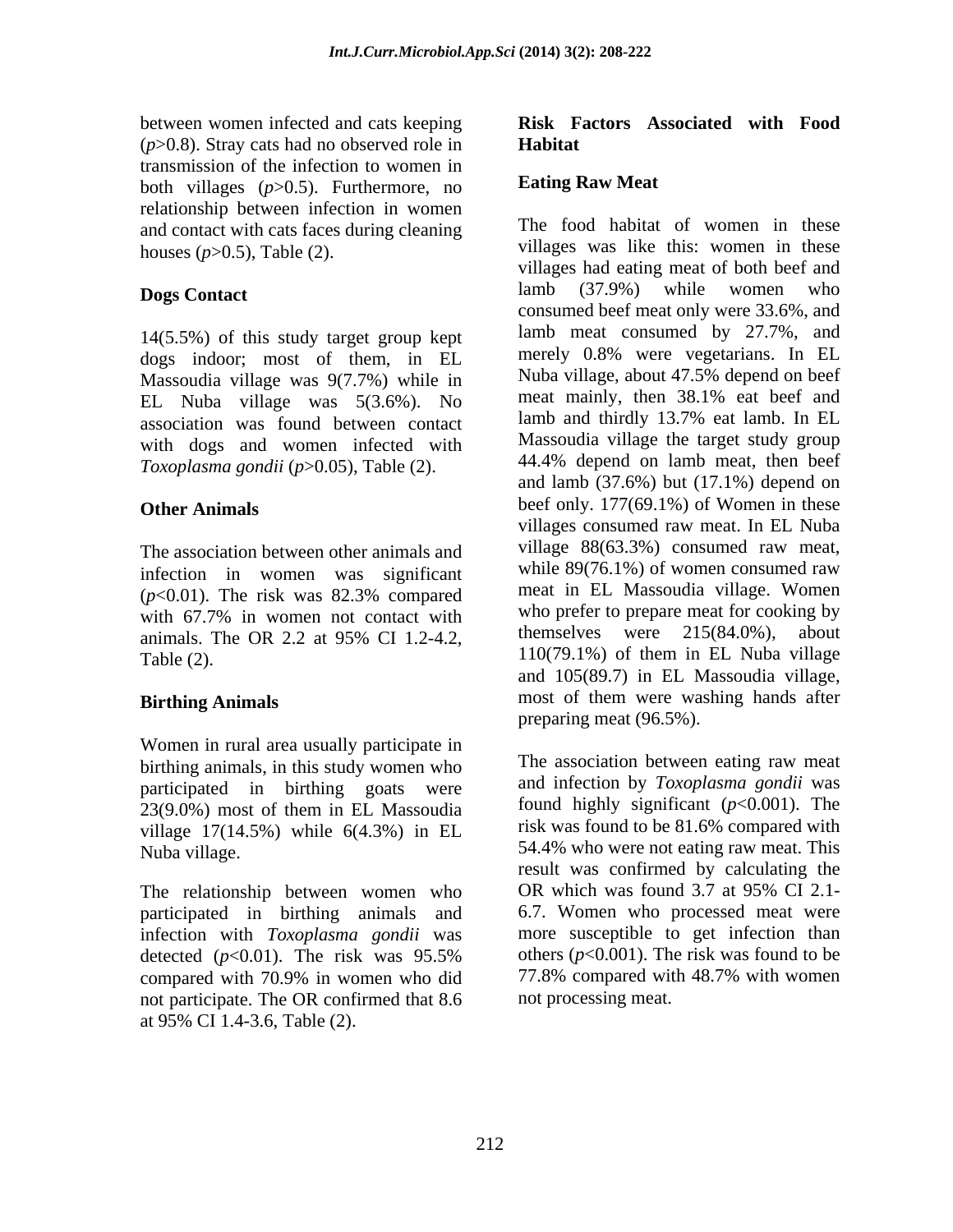These results were confirmed by OR 3.7 at eggs was not famous in these areas. infection by *Toxoplasma gondii* (*p*>0.5)

milk at all. Some of women in these areas Toxoplasma gondii was observed drinking milk, most of them from cows 106(76.3%) and some of them used mixed milk from cows and goats 16(11.5%) Drinking Water others of women used goats' milk 7(5.0%)  $\cdot$  milk 7(5.0%) or mixed cows and sheep milk  $8(5.8\%)$  In these villages, people taking water from and very few depend on powdered milk pipes. Pipes extended in all houses but 2(1.4%). In EL Massoudia village some of 114(44.5%) of women had drank water women were not drinking milk 8(6.8%) directly from the river or streams, most of while other consumers were drinking them from EL Nuba village 84(60.4%), mainly cow's milk 70(59.8%) and few of  $30(25.6%)$  from EL Massoudia village. them were drinking goats milk 12(10.3%) or sheep milk 1(0.9%) or powdered milk All women who participated in this study 1(0.9%) and some of women consumed had tap water in their houses. The source mix milk from cows and goats 19(16.2%) of this water was the groundwater. Some or cows and sheep 6(5.1%).Few of women of those women were using sometimes in these areas were drinking unboiled milk water from streams or river. The relation  $6(2.3\%)$ , three of them in EL Nuba village between using water from streams or river and the others in EL Massoudia village. and infection with *Toxoplasma* was not The role of milk in transmission of *Toxoplasma gondii* was studied, the result shown no significance between drinking Soil Contact unboiled milk and infection (*p*>0.05). The study has also shown that women who Eating soil is a habit used by some were drinking milk of both goats and cattle pregnant women during their early stage were more infected by *Toxoplasma gondii* of pregnancy (Morning sickness). The

Taking raw eggs or insufficiently cooked

95% CI 1.9-7.3. In this we found that, the Women who eat raw or insufficiently kind of meat has no role in getting cooked eggs were 17(6.6%). In EL Nuba Table (3). Massoudia village they were 7(6.0%). The **Drinking Unboiled Milk** eating in restaurant were 30(11.7%), Women in the two villages drink milk 13(11.1%) from EL Massoudia village. mainly from cows 176(68.8%), few of No relationship was found between eating them depend on other sources of milk such raw eggs and infection by *Toxoplasma*  as goats milk 19(7.4%) or powdered milk *gondii*  $(p>0.4)$ . The association between 3(1.2%) and 8(3.1%) they don t drinking eating in restaurants and infection with used mixed milk from both cows and goats  $(p<0.002)$ , Table (3). The association 15(13.7%) or from both cow and sheep between infection and eating fresh 14(5.5%). In EL Nuba village all women vegetables grown in the garden of the village they were 10(7.2%) but in AL frequency of women from two villages 17(12.2%) from EL Nuba village while *Toxoplasma gondii* was observed house was not observed (*p*>0.1).

### **Drinking Water**

In these villages, people taking water from

water from streams or river. The relation between using water from streams or river found (*p*>0.39). Table (3).

### **Soil Contact**

(*p*<0.04), Table (3). association between contact with soil and **Eating Habits** observed in this study (*p*>0.2). No infected by *Toxoplasma gondii* was not relationship between infection and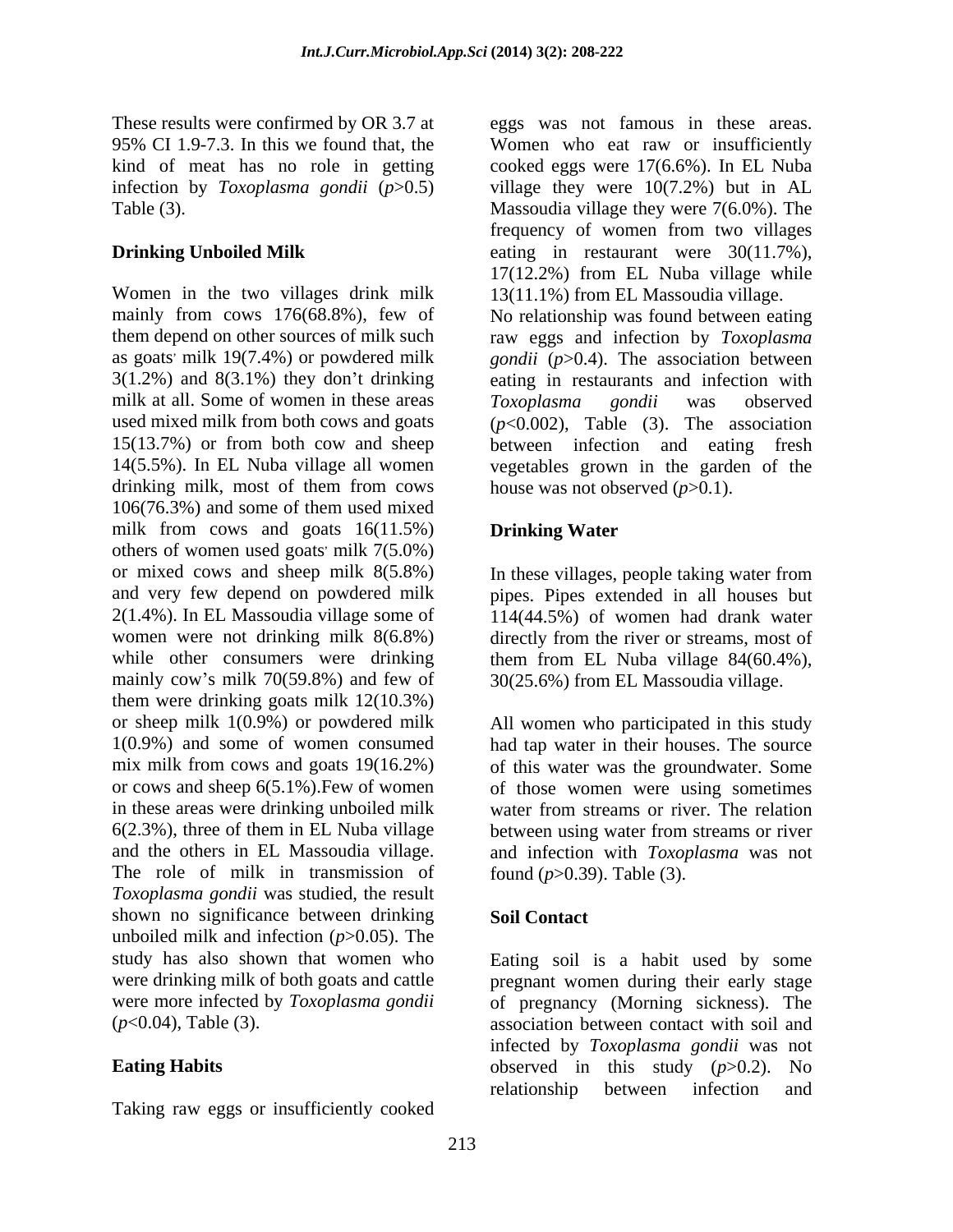chewing soil as well (*p*>0.2). Furthermore, house in this study  $(p>0.29)$ . The risk was 88.9% compare with 69.7%

The participating women were questioned the OR which was 3.5 at 95% CI 1.3-8.9, if they wash hands in these three cases: firstly: after cleaning their houses, no relationship between that and infection (*p*>0.8), secondly: before eating and also

About 65(25.0%) of women who The knowledge of factors associated with participated in this study gave a history of abortion. In EL Nuba village 30 (21.6%) important during their reproductive age in of women in this study have history of order to design preventive measures and abortion while 35(29.9%) aborted in EL avoid acute infections during pregnancy Massoudia village. Women who did aborted were positive to *Toxoplasma gondii* compared to women not aborted Detection of IgG means latent 1.3 at 95% CI 1.1-1.5. The result was infection. In the present study 73.1% of

### **Children Death**

Children death was  $46(18.0\%)$  in both using ELISA IgG, some of them obtained villages, ages of children death ranged between 1-6 months. In EL Nuba 16(11.5%) of women have child or more died while the high per cent was in EL Massoudia village 30(25.6%).

no association was found between *Toxoplasma gondii* and the death of their infection and working in garden in the  $\qquad$  baby was detected significantly ( $p$ <0.009). **Washing Hands** *Toxoplasma* gondii and the RR was 1.3. The relation between mother infected with The risk was 88.9% compare with 69.7% in women who were negative to This finding was confirmed by calculating the OR which was 3.5 at 95% CI 1.3-8.9, Table (4).

### **Congenital Abnormalities**

no relationship recorded (*p*>0.7), and Although higher percentage of abortion thirdly after preparing meat and and children death, few congenital relationship was found  $(p<0.005)$ . disturbances were found  $(2 \text{ cases})$ , one **Risk Factors Associated with Health** relationship in this study between cases of **Situation** congenital abnormalities and mother **Abortion** Table (4). case in each village. There was no infected by *Toxoplasma gondii* (*p*>0.05), Table (4).

> seroconversion in women is particularly (Alvarado-Esquivel *et al*., 2007).

(*p*<0.002). The risk was 87.7% in those who aborted compared with 68% in determine people under the risk of women who had not aborted. The RR was infection and people who already got confirmed by OR 3.3 at 95% CI 1.5-7.3, women have got IgG antibodies against Table (4).  $Toxoplasma\ gondii$  and 26.9% of women Detection of IgG means latent toxoplasmosis and is used usually to determine people under the risk of infection. In the present study 73.1% of women have got IgG antibodies against *Toxoplasma gondii* and 26.9% of women under risk and may get infection in the future.

> Several studies were done over the world using ELISA IgG, some of them obtained high prevalence rate than we obtained here in the same target group (childbearing age) as in Madagascar where 84%was obtained (Lelong *et al*., 1995), in Cameroon where 77% was recorded (Ndumbe *et al*., 1992),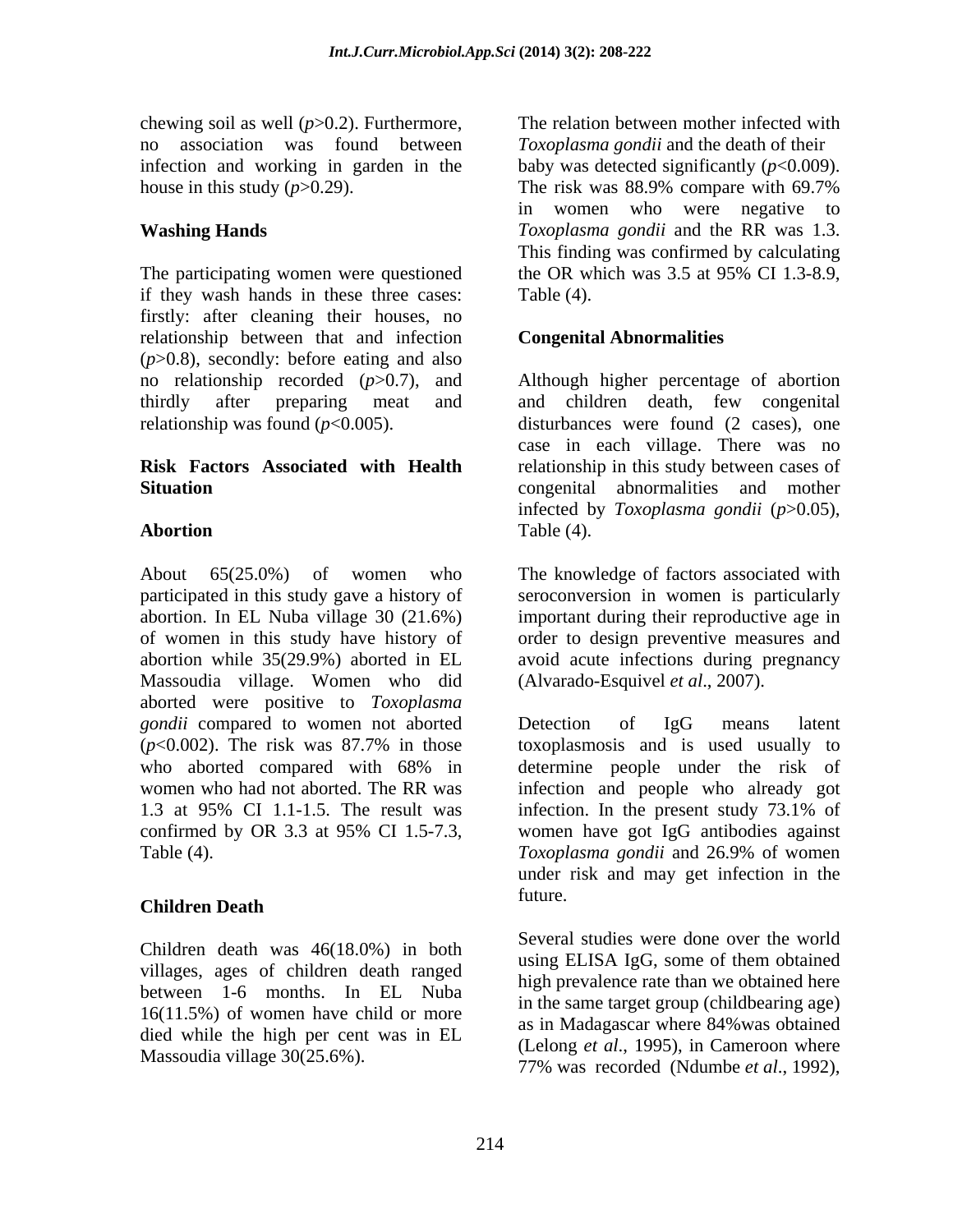| <b>Villages</b>     | Positive    | <b>Negative</b>          | <b>Total</b> |
|---------------------|-------------|--------------------------|--------------|
| <b>EL Nuba</b>      | 82 (60.7%)  | 53 (39.3%)               | 135          |
| <b>EL Massoudia</b> | 103 (87.3%) | $15(12.7\%)$<br>15(12.7) | 118          |
| <b>Total</b>        | 185 (73.1%) | 68 (26.9%)               | 253          |

**Table.1** Prevalence of *Toxoplasma gondii* by using ELISA IgG test in EL Nuba and EL Massoudia villages

**Table.2** Risk Factors Associated with Animals and Environment

| Factor                             | Women                 | Risk Ratio & Risk %     |                     | <b>Adjusted</b>       | P-value |
|------------------------------------|-----------------------|-------------------------|---------------------|-----------------------|---------|
|                                    | <b>Studied No.</b>    | CI                      |                     | <b>Odd Ratio</b>      |         |
|                                    | (9/0)                 |                         |                     | 95% CI                |         |
| <b>Cat Contact</b>                 |                       |                         |                     |                       |         |
| Yes                                | 59(23.0)              | 0.92                    | 69.0                | 0.77                  |         |
| <b>No</b>                          | 195(77.0)             | $(0.77 - 1.12)$         | 74.4                | $(0.40-1.44)$         | 0.4     |
| <b>Cat Feeding</b>                 |                       |                         |                     |                       |         |
|                                    | 41(16.2)              | 0.96                    |                     | 0.87                  |         |
| Yes<br>No                          | 212(83.8)             | $(0.77-1.20)$           | 70.7<br>73.6        | $(0.42 - 1.80)$       | 0.7     |
|                                    |                       |                         |                     |                       |         |
| Keeping Cat<br>Indoor              |                       |                         |                     |                       |         |
|                                    | 203(80.2)             | 1.02                    | 73.4                | 1.07                  |         |
| Outdoor                            | 50(19.8)              | $(0.84 - 1.23)$         | 72.0                | $(0.54 - 2.13)$       | $0.8\,$ |
| <b>Stray Cat</b>                   |                       |                         |                     |                       |         |
| Yes                                | 14(5.5)               | 0.90                    | 64.3                | 0.64                  |         |
| No                                 | 239(94.5)             | $(0.59 - 1.30)$         | 73.6                | $(0.22 - 1.90)$       | 0.5     |
| <b>Cat faces</b><br><b>Contact</b> |                       |                         |                     |                       |         |
|                                    |                       |                         |                     |                       |         |
| Yes                                | 36(14.2)              | 1.08                    | $77.8$<br>$72.4$    | 1.34                  |         |
| No                                 | 217(85.8)             | $(0.89-1.30)$           |                     | $(0.60 - 3.03)$       | 0.5     |
| Dog Contact                        |                       |                         |                     |                       |         |
|                                    |                       |                         |                     |                       |         |
| Yes                                | 14(5.5)               | 0.98                    | 71.4                | 0.91                  |         |
| No                                 | 239(94.5)             | $(0.70 - 1.40)$         | 73.2                | $(0.29 - 2.90)$       | 1.0     |
|                                    |                       |                         |                     |                       |         |
| Other<br><b>Animals</b>            |                       |                         |                     |                       |         |
|                                    |                       |                         |                     |                       |         |
| Yes<br>No                          | 85(35.4)<br>155(64.6) | 1.22<br>$(1.04 - 1.40)$ | 82.4<br>67.7        | 2.22<br>$(1.17-4.23)$ | 0.01    |
| Animal                             |                       |                         |                     |                       |         |
| <b>Birthing</b>                    |                       |                         |                     |                       |         |
| Yes                                | 22(8.7)               | 1.34                    |                     | 8.6                   |         |
| No                                 | 231(91.3)             | $(1.20-1.52)$           | $\frac{95.5}{71.0}$ | (1.43)                | 0.01    |
|                                    |                       |                         |                     |                       |         |
|                                    |                       |                         |                     |                       |         |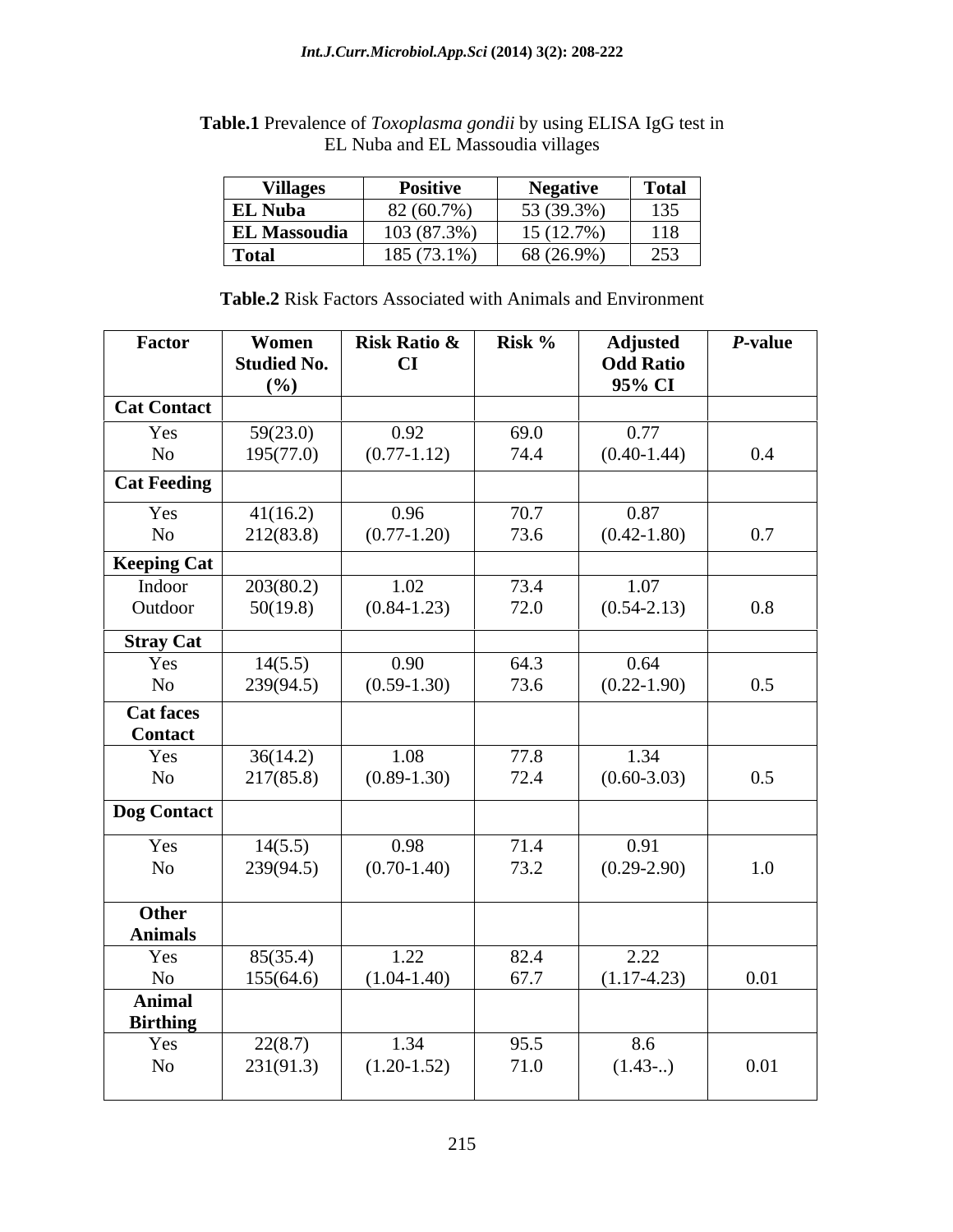| <b>Risk Factor</b>                  | <b>Donors</b>            | <b>Risk Ratio &amp;</b> | <b>Risk</b> | <b>Adjusted</b> | P-value |
|-------------------------------------|--------------------------|-------------------------|-------------|-----------------|---------|
|                                     | <b>Studied No</b><br>(%) | CI                      | (%)         | OR & CI         |         |
| <b>Raw Meat</b>                     |                          |                         |             |                 |         |
| Yes                                 | 174(68.8)                | 1.50                    | 81.6        | 3.71            |         |
| <b>No</b>                           | 79(31.2)                 | $(1.21 - 1.86)$         | 54.4        | $(2.10-6.7)$    | 0.001   |
| <b>Meat Process</b>                 |                          |                         |             |                 |         |
| Yes                                 | 212(83.8)                | 1.61                    | 77.8        | 3.71            |         |
| $\rm No$                            | 41(16.2)                 | $(1.17-2.20)$           | 48.8        | $(1.90-7.3)$    | 0.001   |
| <b>Unboild Milk</b>                 |                          |                         |             |                 |         |
| Yes                                 | 6(2.4)                   | 1.14                    | 83.3        | 1.86            |         |
| N <sub>o</sub>                      | 247(97.6)                | $(0.8-1.6)$             | 72.9        | (0.28)          | 1.0     |
| <b>Raw Eggs</b>                     |                          |                         |             |                 |         |
| Yes                                 | 17(6.7)                  | 0.9                     | 64.7        | 0.7             |         |
| $\rm No$                            | 236(93.3)                | $(0.61 - 1.3)$          | 73.7        | $(0.24 - 1.8)$  | 0.4     |
| <b>Restaurant</b><br><b>Eating</b>  |                          |                         |             |                 |         |
| Yes                                 | 30(11.9)                 | $0.6\,$                 | 47.0        | 0.27            |         |
| $\rm No$                            | 223(88.1)                | $(0.4-0.9)$             | 67.7        | $(0.12 - 0.60)$ | 0.002   |
| <b>Drinking water</b><br>from river |                          |                         |             |                 |         |
| Yes                                 | 111(43.9)                | 0.93                    | 70.3        | 0.8             |         |
| N <sub>o</sub>                      | 142(56.1)                | $(0.80-1.1)$            | 75.4        | $(0.44 - 1.34)$ | 0.3     |

**Table.3** Food Habitat and Habits Risk factors in *Toxoplasma* infection

**Table.4** Risk Factors Associated with Health Situation

| Factor          | <b>Women Studied</b> | Risk Ratio   Risk $(\% )$ |      | <b>Odd Ratio</b> | 95% CI    |
|-----------------|----------------------|---------------------------|------|------------------|-----------|
|                 | No. $(\% )$          | & CI                      |      |                  |           |
| <b>Abortion</b> |                      |                           |      |                  |           |
| Yes             | 65(25.7)             | 1.30                      | 87.7 | 3.34             | 1.52-7.31 |
| No              | 188(74.3)            | $(1.13 - 1.50)$           | 68.1 |                  |           |
| <b>Children</b> |                      |                           |      |                  |           |
| Death           |                      |                           |      |                  |           |
| Yes             | 46(18.0)             | 1.27                      | 88.9 | 3.50             | 1.34-8.92 |
| N <sub>o</sub>  | 208(82.0)            | $(1.11-1.50)$             | 69.7 |                  |           |
| Congenital      |                      |                           |      |                  |           |
| Abnormal        |                      |                           |      |                  |           |
| Yes             | 2(0.7)               | 1.40                      | 100  |                  |           |
| No              | 251(99.3)            | $(1.30-1.50)$             | 72.9 |                  |           |
|                 |                      |                           |      |                  |           |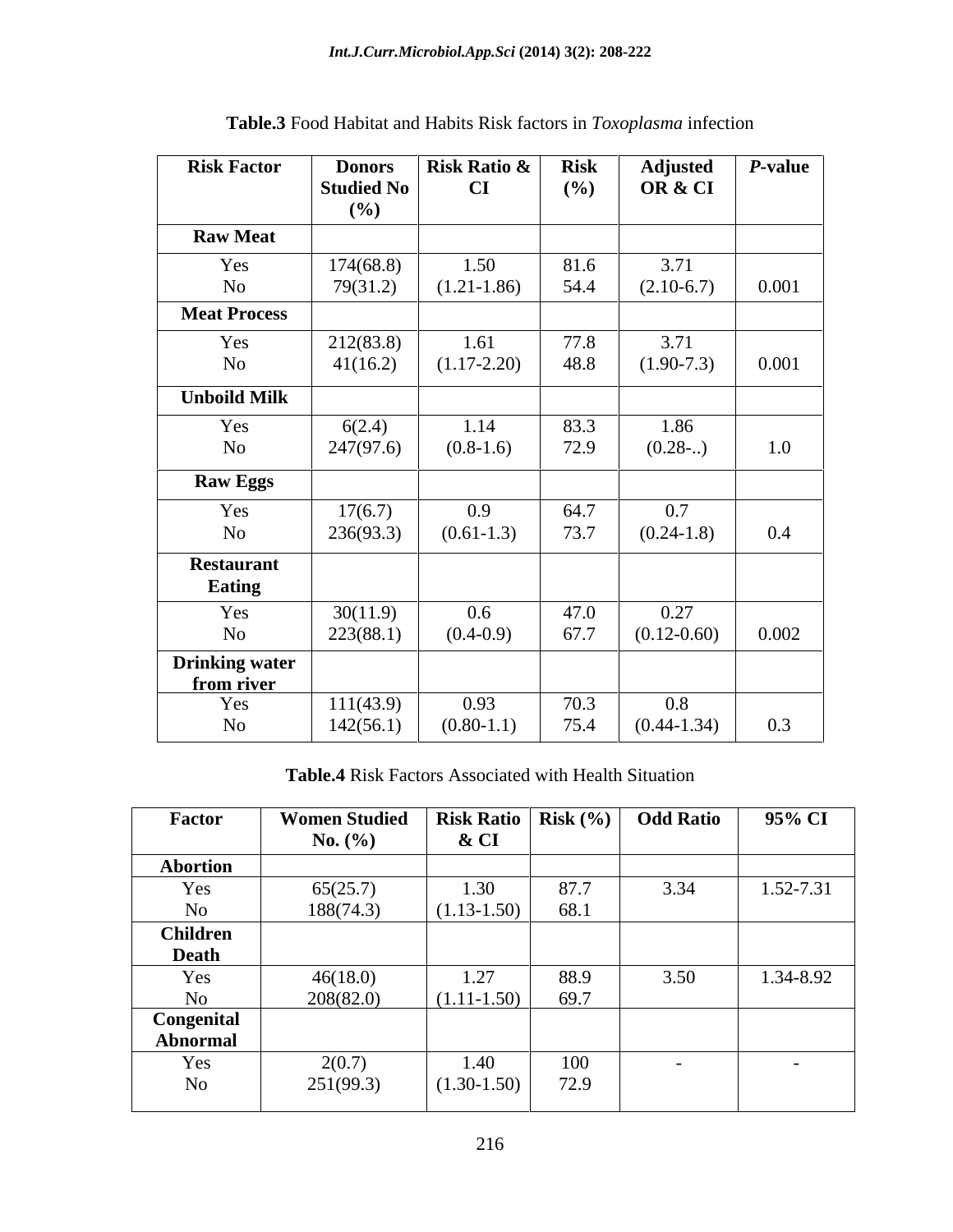in Turkey 77% was recorded (Ozcelik *et*  (Deniau *et al*., 1991). Some of other (Rey and Ramalho, 1999) and in most of than our study as in Slovakia the Nissapatorn et al., 2002; Ertug et al.,

The present study confirmed that 73.1% of like in Europe: Each woman has her own women had latent toxoplasmosis; this form cat with litter box and has special relation of toxoplasmosis is generally considered with her, this kind of relationship is very to be asymptomatic. During the latent rare particularly, in rural areas. The toxoplasmosis the parasite survives in the dormant form of bradyzoites mostly in the toxoplasmosis is difficult to assess by neural and muscular tissue of the host and epidemiological surveys because soil, not probably lasts for the whole life of the cats, is the main culprit (Ertug et al., infected person (Remington and 2005). Oocysts are not found on cat fur Krahenbuhl, 1982) and it can turn into acute toxoplasmosis only after serious violence of integrity of immune system universal and difficult to avoid (Dubey, such as AIDS, treatment with 2000). immunosuppressive drugs etc. (Mocsny 1992; Heitman and Irizarry, 1997). Dogs may act as mechanical vectors by Recently, however, significant differences rolling in foul-smelling substances and by in personality profiles of men and women ingesting faecal materials (Sedlak and with latent toxoplasmosis and normal Bartova 2006). Experimental infections of controls were reported to exist (Flegr and dogs support the hypothesis that dogs may Hardy, 1994 ; Flegr *et al*., 1996), in play a role in the mechanical transmission women with latent toxoplasmosis they found that they had higher intelligence, (Frenkel, 1973) infection by *Toxoplasma*  guilt proneness (are more apprehensive, self-reproaching, insecure), and higher not keep dogs indoors due to religion ergic tension and radicalism (Flegr and Havlicek, 1999).

Exposure to cats has been considered a transmission of the infection to human, as major risk factor for acquisition of in the acute stage of the disease they are infection (Weigel *et al*., 1999). In the present study, it appears that cats have no in all body fluids, including milk (Prelezov

*al*., 1996), and in Togo they reported 75% countries similar prevalence in the same seropositivity (McCulloch *et al*., 1963; target groups were found as in Brazil 72% the studies the prevalence rate was lower *al*., 1966; Fisher and Reid,1973; prevalence was 24.2% (Studeničová *et al.*, 2005; Alvarado-Esquivel *et al.*, 2006).<br>2006). The difference may be due to the Exposure to cats is not sufficient for difference geographical areas and climate transmission of *Toxoplasma gondii* to or difference in cultural or food habit or women; infection in cats and personal difference in ethnicity or all. hygiene should be evaluated. In Sudan the in Tarticey 7% was recorded (Openies and studies have the several studies have the disease. The disease of the disease of the disease of the disease of the disease of the disease. However, while the disease of the disease concluded that exposure to cats increased the risk of *Toxoplasma gondii* Etheridge and Frenkel, 1995), other studies found no association (Buffolano *et*  Nissapatorn *et al*., 2002; Ertug *et al*., 2005; Alvarado-Esquivel *et al*., 2006). Exposure to cats is not sufficient for contact between women and cats are not like in Europe: Each woman has her own association of cats and human the cats, is the main culprit (Ertug *et al*., 2005). Oocysts are not found on cat fur (Dubey, 1995) and are often buried in soil along with cat faeces, and soil contact is 2000).

of *Toxoplasma gondii* infection to humans *gondii* because people in these areas do belief.

Animals could be an important source of shedding *Toxoplasma gondii* tachyzoites *et al*., 2008). Toxoplasmosis in goats is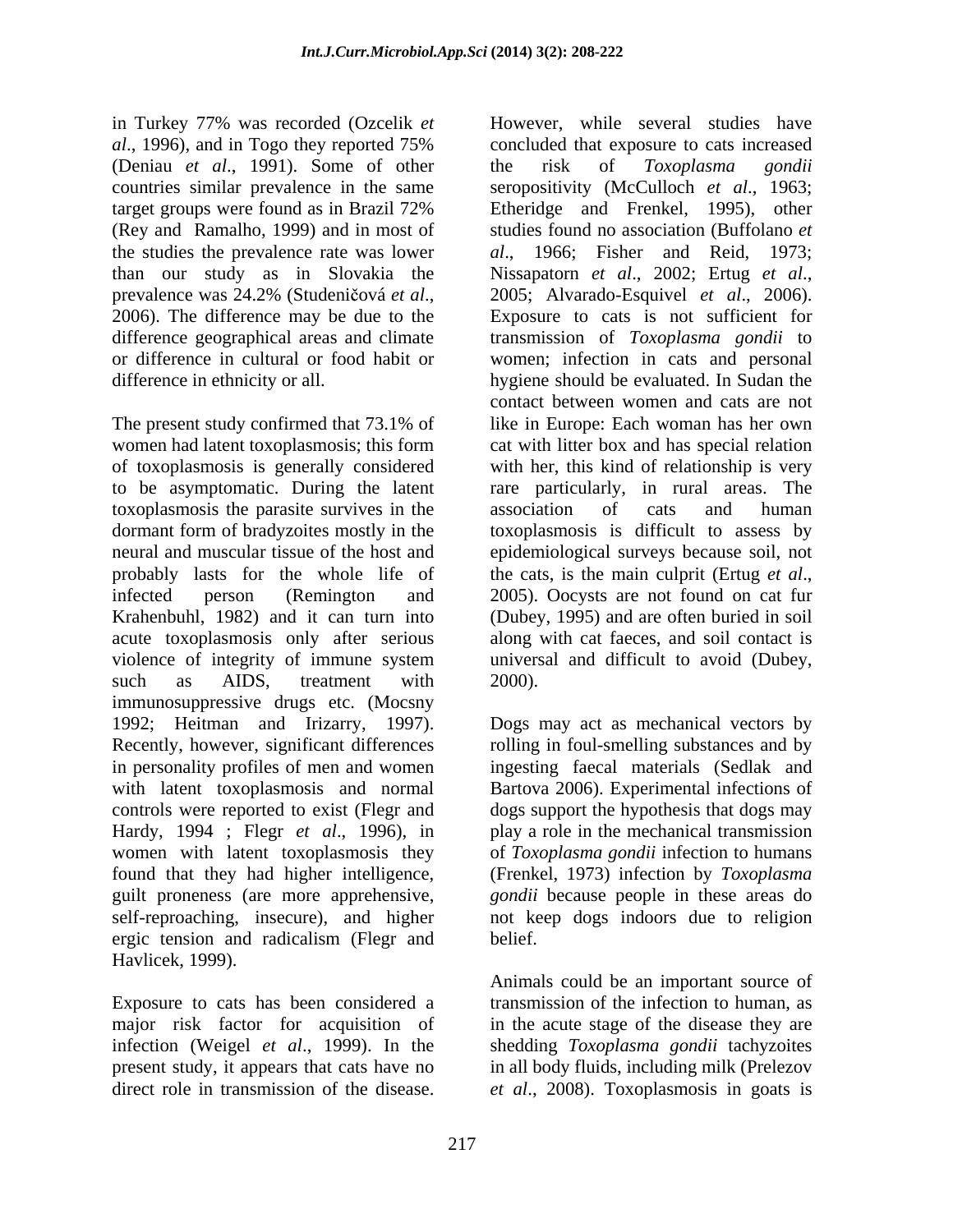importance for human health, as the producing animals, tissue cysts of to children with allergy to cow milk (Prelezov *et al*., 2008). In this study women who have contact with animals birthing animals particularly; goats and without any precautions and it is spread that women who did this process have more than eight times to get infection with direct contact with foetus membrane, associated with primary Toxoplasma where the isolation of the parasite can be gondi infections in women of

The role of handling or consumption of Koskela, 1992; Weigel *et al*., 1999; Nissapatorn *et al*., 2002; Alvarado- Esquivel *et al.*, 2006) although some In the current study, no significance consumed raw meat probably can get infection three times more than women who do not consume raw meat. In addition, the risk was same in preparing The role of contact with soil in affecting meat. In the current study, no relationship the risk of *Toxoplasma gondii* infection was the observed between seroprevalence has been rarely studied, whereas contact

more extensively studied because of its and lamb are commonly used. In meat consumption of goat milk is recommended *Toxoplasma gondii* are most frequently have more than two times risk to get are found only rarely in beef and buffalo infection than women who have no meat (Tenter *et al*., 2000). Our result contact. Moreover, women in rural areas confirmed that consuming raw meat is a in Sudan have active participation in major source of infection in the areas in they are thinking it's a part of their duties. In important epidemiologically. In the United<br>This process is done at home usually States, 750 deaths were caused by wide. Therefore, it's not surprising to find the third leading cause of United States producing animals, tissue cysts observed in tissues of infected pigs, sheep, and goats, and less frequently in infected poultry, rabbits, and dogs and tissue cysts Sudan and consuming raw meat is more important epidemiologically. In the United States, 750 deaths were caused by toxoplasmosis. This makes toxoplasmosis foodborne death (Mead *et al*., 1999).

*Toxoplasma gondii* because they were in A recent study assessing risk factors done successfully. childbearing age suggested that in Poland raw meat in the acquisition of *Toxoplasma*  (Paul, 1998). This habit was not found in *gondii* infection has not always been clear. Sudan except in open farms particularly in Several studies have found no association camels herder (Khalil *et al.*, 2007). It (Peterson *et al*., 1972; Riemann *et al*., 1975; DiGiacomo *et al*., 1990; Seuri and associated with primary *Toxoplasma gondii* infections in women of drinking milk maybe a potential risk factor for horizontal transmission to humans cannot be excluded that any type of milk is a potential source of infection if consumed

studies have identified an association different was found between eating raw between eating raw meat and *Toxoplasma*  eggs and infection with *Toxoplasma gondii* seropositivity (Buffolano *et al*., 1966; Konishi and Takahashi, 1987; Cook *et al*., 2000; Alvarado-Esquivel *et al.*, being one of the routes of *Toxoplasma*<br>2006). In this study meat consumption has *gondii* transmission because most of these been found to be the major factor in restaurants do not take care about adequate disease transmission. Women who cooking. Therefore, most of meat and eggs raw.<br>In the current study, no significance *gondii* because this nutrient habit was not famous in Sudan. Eating in restaurants is being one of the routes of *Toxoplasma gondii* transmission because most of these in away take and snacks are presented with insufficient cooking.

and type of meat consumed. In Sudan beef with soil and gardening have been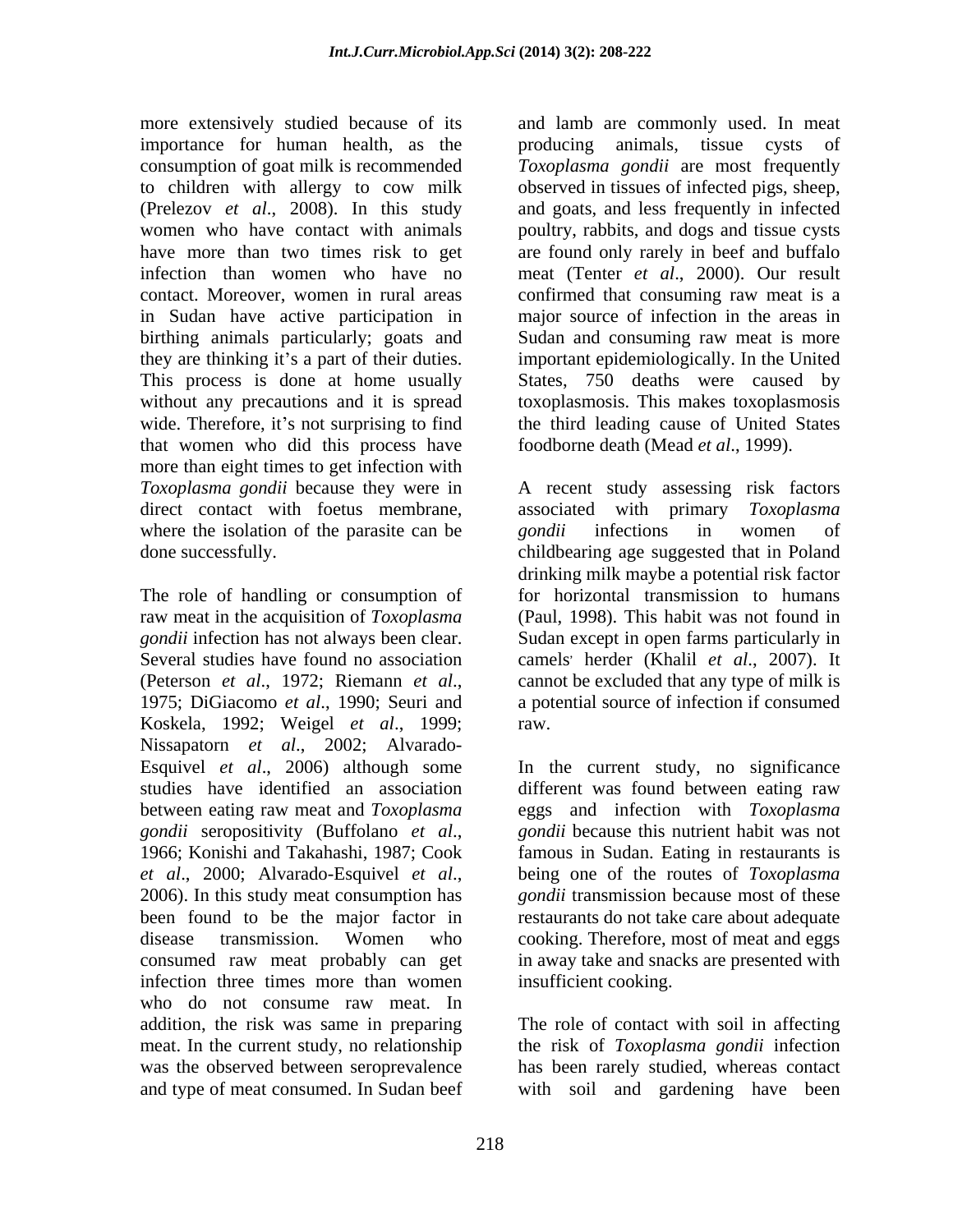implicated as risk factors for *Toxoplasma gondii* seropositivity (McCulloch *et al*., 1963; Etheridge and Frenkel, 1995). In previous study in pregnant women we A.; Narro-Duarte, S.; Estradafound relationship between infection and Martinez, S.; Diaz-Garcia, J.; eating black soil (Khalil, 2004). In the present study there was no association Canales-Molina, A. 2006. between soil contact or soil eating and Seroepidemiology of Toxoplasma infection in childbearing women and this is agreement with some studies (Buffolano *et al*., 1966; Seuri and Koskela, 1992).

Women are washed hands before eating for religion reasons and in rural areas people stick well in their belief, therefore, washing hands before eating is not a risk factor compared with washing hands after preparing meat. Meat may consist of bradyzoites which are resistant to with *Toxoplasma gondii* in healthy conditions of environments. For this blood donors of Durango, Mexico. reason washing hands after preparing meat is risk factor. Aramini, J. J.; Stephen, C.; Dubey, J. P.;

Congenital toxoplasmosis may cause C. S.1999. Potential contamination of abortion, neonatal death, or foetal drinking water with *Toxoplasma*  abnormalities with detrimental *gondii* oocysts. Epidemiology and consequences for the foetus (Remington Infection. 122: 305–15. and Desmonts, 1990; Remington *et al.*, Buffolano, W.; Gilbert, R.; Holland, F.; 1995; Hayde and Pollak, 2000). The Fratta, D.; Palumbo, Ades, A. 1966. association between abortion and infection with *Toxoplasma gondii* was observed in this study. This association was confirmed by odd ratio. OR showed that, the probability of abortion in woman infected with *Toxoplasma gondii* is three times higher than in non infected women. in the Sudanese. Transactions of the

- epidemiology of toxoplasmosis in
- toxoplasmosis in Khartoum. M.Sc

thesis. Faculty of Science – University of Khartoum.

- Alvarado-Esquivel, C.; Sifuentes-Alvarez, A.; Narro-Duarte, S.; Estrada- Martinez, S.; Diaz-Garcia, J.; Liesenfeld, O.; Martinez-Garcia, S.; Canales-Molina, A. 2006. Seroepidemiology of *Toxoplasma gondii* infection in pregnant women in a public hospital in northern Mexico. BMC Infectious Diseases. 6:113.
- Alvarado-Esquivel, C.; Mercado-Suarez, M.; Rodriguez-Briones, A.; Fallad- Torres, L.; Ayala-Ayala, J.; Nevarez- Piedra, L.; Duran-Morales, E.; Estrada-Martinez, S.; Liesenfeld, O.; Marquez-Conde, J.; Martinz-Garcia, S. 2007. Seroepidemiology of infection BMC Infectious Diseases. 7: 75.
- Engelstoft, C.; Schwantje, H.; Ribble, Infection. 122: 305–15.
- Buffolano, W.; Gilbert, R.; Holland, F.; Fratta, D.; Palumbo, Ades, A. 1966. Risk factors for recent *Toxoplasma* infection in pregnant women in Naples. Epidemiology and Infection. 116: 347–351.
- **References** and Hygiene. 60:539-43. Carter, F. S.; Fleck, D. G. 1966. The incidence of *Toxoplasma* antibodies Royal Society of Tropical Medicine
- Abdel-Hameed, A.A. 1991.Sero- Zufferey, J.; Petersen, E.; Jenum, P. Gezira, Sudan. Journal of Tropical Sources of Toxoplasma infection in<br>Medicine and Hygiene 94.329.32 energiant women: European Medicine and Hygiene. 94:329-32. <br>
Medicine and Hygiene. 94:329-32. The multicenter case-control study. Adnan, I. H. 1994. The multicenter case-control study. seroepidemiology of human Luropean Research Network on Cook, A.J.; Gilbert, R. E.; Buffolano, W. ; A.; Foulon, W.; Semprini, A. E. 2000. Sources of *Toxoplasma* infection in pregnant women: European multicenter case-control study. European Research Network on Congenital Toxoplasmosis. British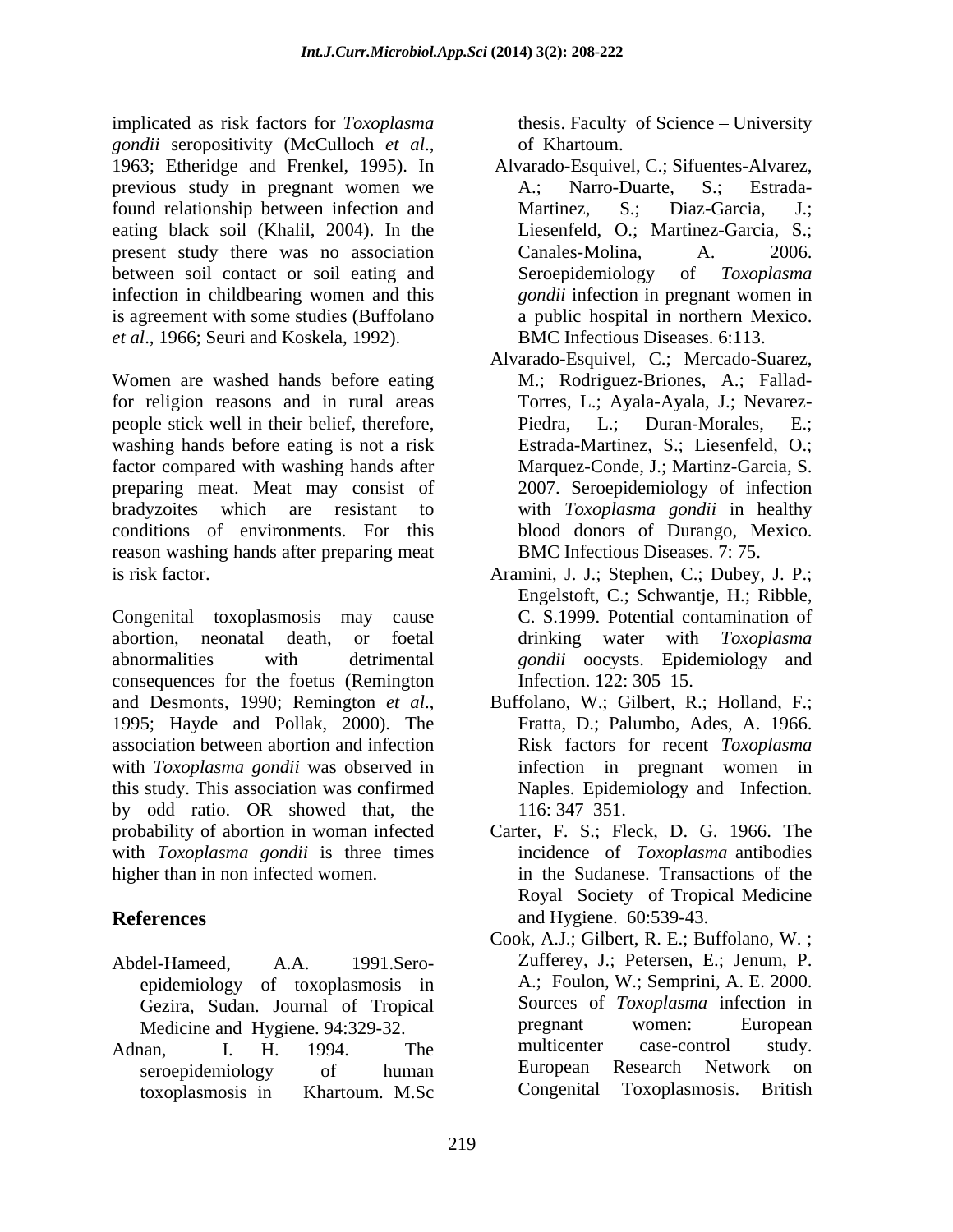- Deniau, M.; Tourte-Schaefer, C.; Agbo, K.; Dupouy-Camet, J.; Heyer, C.; Lapierre, J. 1991.  $\hat{A}$  valuation des of Australia. 1: 1275–277.
- DiGiacomo, F.; Harris, V.; Huber, L.;
- comment. Vet. Parasitol. 601-2:173-6.
- 
- Dubey, J. 2008. The history of around us. BioScience 23: 343-52.
- Dubey, J.; Beattie 1988. Toxoplasmosis of
- Elnahas, A.; Gerais, A. S.; Elbashir, M. I.; Toxoplasmosis in pregnant Sudanese women. Saudi Medical Journal. Nurse Practitioner. 22:79-86.
- Ertug, S.; Okyay, P.; Turkmen, M.; Yuksel, H.2005. Seroprevalence and among pregnant women in Aydin
- Etheridge, G.; Frenkel. J. 1995. Human Journal of Tropical Medicine and Hygiene. 53: 448–57.
- Medical Journal BMJ. 321:142-47. Fisher, S.; Reid, R. 1973. Antibodies to *Toxoplasma gondii* and contact with animals in the home. Medical Journal of Australia. 1: 1275–277.
- risques de toxoplasmose congeÂnitale Flegr, J.; Hardy, I. 1994. Influences of au Togo. Bulletin de la Societe de chronic toxoplasmosis on some human Pathologie Exotique. 84:664-72. The personality factors. Folia personality factors. Folia Parasitologica. 41: 122-26.
- Cooney, K. 1990. Animal exposures Flegr, J.; Zitkova, S.; Kodym, P.; Frynta, and antibodies to *Toxoplasma gondii* D. 1996. Induction of changes in in a university population. American human behavior by parasitic protozoan Journal of Epidemiology. 131: 729- Toxoplasma gondii. Parasitology.  $113:49-54.$ *Toxoplasma gondii*. Parasitology. 113:49-54.
- Dubey, J. P. 1995. Determination of Flegr, J.; Havlicek, J. 1999. Changes in the *Toxoplasma gondii* in organs of personality profile of young women naturally infected cattle in Costa Rica-- with latent toxoplasmosis. Folia Parasitologica. 46:22-8.
- Dubey, J. P. 2000. Sources of *Toxoplasma*  Frenkel, J. K.; Dubey, J.P.; Miller, N. *gondii* infection in pregnancy. Until L.1970. *Toxoplasma gondii* in cats: rates of congenital toxoplasmosis fall, fecal stages identified as coccidian control measures are essential. oocysts. Science. 167: 893-96.
	- BMJ.3217254:127-8. Frenkel, J. K. 1973. *Toxoplasma* in and
	- *Toxoplasma gondii* the first 100 years. Hayde, M.; Pollak, A. 2000. Clinical The Journal of Eukaryotic picture: neonatal signs and symptoms. Microbiology. 556:467-75 In: Ambroise-Thomas, P.; Petersen, E. animals and man. CRC Press, Boca Raton, FL. **Example 2018 Raton**, FL. **Paris: Raton**, FL. **Paris: Raton** Congenital toxoplasmosis: scientific background, clinical management and control. Paris: Springer-Verlag France. Pp.153-64.
	- Eldien, E. S.; Adam, I.2003. Heitman, B.; Irizarry, A.1997. Recognition and management of toxoplasmosis.
	- 247:868-70. Johnson, A. M. 1990. Toxoplasmosis risk factors for *Toxoplasma* infection Assurance Programme Microbiology serology. The Royal College of Pathologists of Australasia Quality Survey. M5:7-8.
	- province, Turkey. BMC Public Health. Johnson, A. M.; Roberts, H.; Tenter, A. 5:66. 1992. Evaluation of a recombinant *Toxoplasma* infection in Kuna and acute toxoplasmosis and comparison Embera children in the Bayano and with traditional antigen ELISAs. San Blas, eastern Panama. American antigen ELISA for the diagnosis of with traditional antigen ELISAs.<br>Journal of Medical Microbiology. 37:404-09.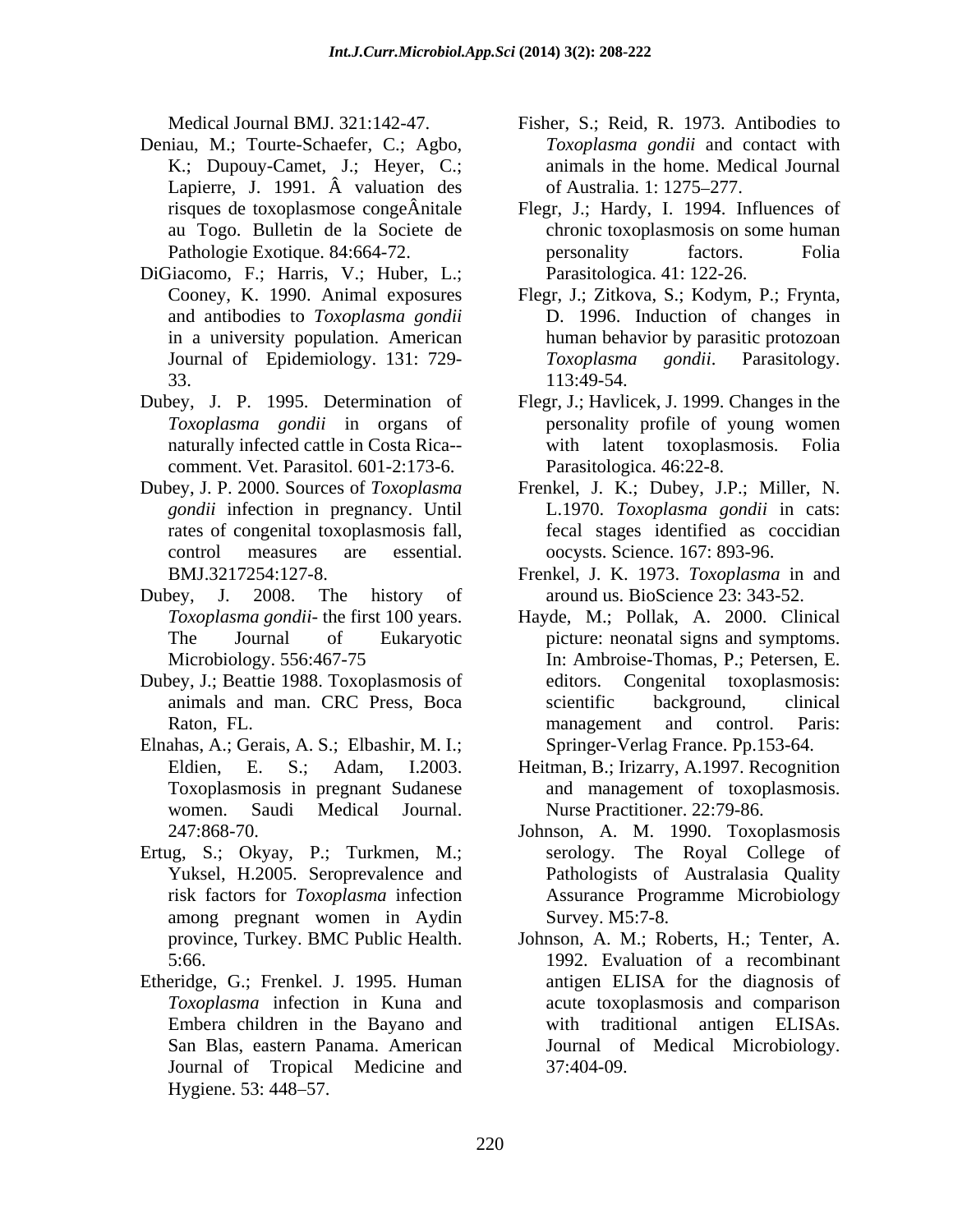- Khalil, M. K. 2004. Some epidemiological Mocsny, N. 1992. Toxoplasmic State. M.Sc. thesis. Faculty of Science- University of Khartoum. 30-33.
- 
- Konishi, E.; Takahashi, J. 1987. Some
- Lebech, M.; Larsen, S.; Petersen, E. 1993.
- Lelong, B.; Rahelimino, B.; Candolfi, E. dans une population de femmes
- McCulloch, W.; Braun, J.; Heggen, D.; veterinary students skin tested for
- McDonald, J. C.; Gyorkos, T. W.; G.; Juranek, D. 1990. An outbreak of
- Mead, S.; Slutsker, L.; Dietz, V.; McCaig, Tauxe, V. 1999. Food-related illness
- study of toxoplasmosis in Khartoum Mocsny, N. 1992. Toxoplasmic encephalitis in the AIDS patient. Journal of Neuroscience and Nurs. 24: 30-33.
- Khalil, M.; Ahmed; A.; El Rayah, 1. Ndumbe, P.; Andela, A.; Nkemnkeng-<br>2007. Prevalence of *Toxoplasma Asong, J.*; Watonsi, E.;Nyambi, *gondii* in camels and their herders in **P1992**. Prevalence of infection three different ecologically areas in affecting the child among pregnant Sudan. Journal of Camel Practice & women in Yaounde, Cameroon. Research, 13 2: 12-15. Nedical Microbiology and Ndumbe, P.; Andela, A.; Nkemnkeng- Asong, J.; Watonsi, E.;Nyambi, P1992. Prevalence of infection women in Yaounde, Cameroon. Medical Microbiology and Immunology Berlin. 181: 127-30.
	- epidemiological aspects of Nissapatorn, V.; Kamarulzaman, A.; Init, *Toxoplasma* infections in a population I.; Tan, L.; Rohela, M.; Norliza, A.; of farmers in Japan. Internatinoal Chan, L.; Latt, H.; Anuar, A.; Quek, K. Journal of Epidemiology. 16: 277-81. 2002. Seroepidemiology of Prevalence, incidence and patients and healthy blood donors. geographical distribution of Medical Journal of Malaysia. 57:304- *Toxoplasma gondii* antibodies in 2002. Seroepidemiology of toxoplasmosis among HIV-infected 10.
	- pregnant women in Denmark. Ozcelik, S.; Guler, H.; Saygi, G.; Poyraz, Scandinavian Journal of Infectious 0. 1996. Investigation of anti-Diseases. 256:751-56. Toxoplasma gondii antibodies in 1995. PreÂvalence de la toxoplasmose meat.Turkiye Parazitolojii Dergisi. O. 1996. Investigation of anti- *Toxoplasma gondii* antibodies in women who kept pets or eat raw 20:155-58.
	- enceintes aÁ Tananarive Madagascar. Palanisamy, M.; Madhavan, B.; Bulletin de la Societe de Pathologie Balasundaram, M. B.; Andavar, R.; Exotique.88:46-9. Venkatapathy, N. 2006. Outbreak of Top, F. 1963. Studies on medical and Palanisamy, M.; Madhavan, B.; ocular toxoplasmosis in Coimbatore, India. Indian Journal of Ophthalmology. 542: 129 - 31.
	- toxoplasmosis. US Public Health Paul, M. 1998. Potential risk factors for Report. 78: 689 98. *Toxoplasma gondii* infection in cases Alberton, B.; Maclean, J. D.; Richer, Przeglad Epidemiologiczny. 52: 447 with recently acquired toxoplasmosis. 54.
	- toxoplasmosis in pregnant women in Pekeles, G. S.; McDonald, J. C.; Gyorkos, northern Quebec. The Journal of T. W.; Alberton, B.; MacLean, J. D.; Infectious Diseases 161: 769 74. Richer, G.; Juranek, D. 1990. An F.; Bresee, S.; Shapiro, C.; Griffin, M.; in Northern Québec. Circumpolar outbreak of congenital toxoplasmosis Health. pp 360-362.
	- and death in the United States. Peterson, D.; Troeca, E.; Bouin, P. 1972. Emerging and Infectious Diseases. Toxoplasmosis prevalence and 55:607-25. exposure to cats. American Journal of Toxoplasmosis prevalence and Epidemiology. 96: 215-18.